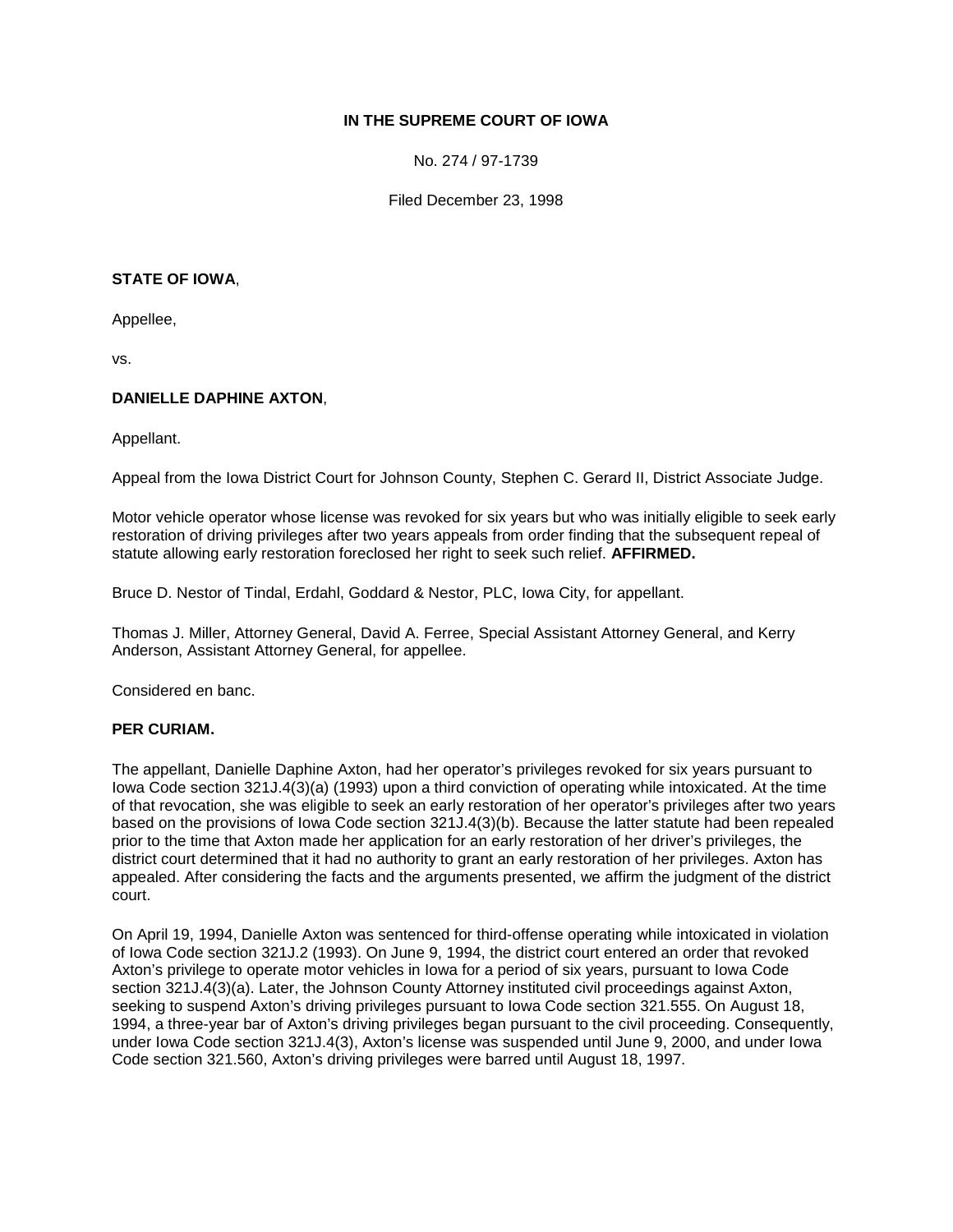At the time the six-year revocation was imposed, section 321J.4(3)(b) provided that, two years after the date of revocation, Axton could apply to the court for reinstatement of her driving privileges upon fulfillment of certain conditions. One of these conditions was that the three-year bar must have expired. Iowa Code § 321J.4(3)(b)(4) (no eligibility if license under suspension for another reason).

The three-year bar expired on August 18, 1997, and Axton then applied for early restoration of the privileges taken under the six-year revocation. A hearing was held, and on August 28, 1997, the district court entered an order denying Axton's application for reinstatement based upon the change in the statute. The court found that Axton had fulfilled the requirements for restoration of her motor vehicle license under the statute but that the repeal of the statute required a denial of her application. *Id*. Axton appeals this denial and challenges the statute on constitutional grounds.

Axton advanced three arguments in seeking to overturn the district court's ruling. These are: (1) whether the district court erred in determining the effective date of the repeal of Iowa Code section 321J.4(3)(b); (2) whether the repeal of section 321J.4(3)(b) violated the ex post facto restrictions of article I, section XXI of the Iowa Constitution or Article I, Sections IX and X of the United States Constitution; and (3) whether, in not determining Axton's right to early reinstatement under the statutory scheme in effect at the time her license was revoked, the court has violated her right to equal protection of the law as contrasted with other persons similarly situated.

The contention that Axton has made with respect to the effective date of the repeal of the early restoration statute has been resolved against her in *Iowa Department of Transportation v. Iowa District Court for Buchanan County*, \_\_\_ N.W.2d \_\_\_, \_\_\_ (Iowa 1998). Her ex post facto challenge has been resolved against her in *State v. Flam*, \_\_\_ N.W.2d \_\_\_, \_\_\_ (lowa 1998). Consequently, it is only necessary for us to consider Axton's equal protection challenge.

Initially, on her equal protection claim, Axton requests that we apply a higher level of scrutiny than a rational-basis analysis because the right to engage in automobile travel is essential to social independence. Even if a higher level of scrutiny than rational basis is employed, and we decline to say that it should be, Axton's equal protection argument must fail. Unless this court's interpretation of the consequences of the repeal of section 321J.4(3)(b), as settled in *Iowa District Court for Buchanan County*, \_\_\_ N.W.2d at \_\_\_, serves to deny vested rights under a due process theory, no discrimination exists that would support an equal protection challenge[.\[1\]](http://www.iowacourts.gov/About_the_Courts/Supreme_Court/Supreme_Court_Opinions/Recent_Opinions/19981223/97-1739.asp?Printable=true#fn1) That is because, when rights are determined by reason of the effective date of either a statutory enactment or a statutory repeal, persons whose entitlements fall on one side of the legislature's time demarcation will always be treated differently from those persons whose entitlements fall on the other side. But, the discriminatory aspects of that reality, as opposed to the potential denial of vested-rights consequences, are an inevitable consequence of a pattern of evolving legislative regulation. As this court observed in *Beeler v. Van Cannon*, 376 N.W.2d 628 (Iowa 1985):

> It seems inevitable that a number of litigants will be adversely affected by any change of law. This is a matter which weighs heavily in the consideration of any change. The legislative body or the court which undertakes a change must exercise its best judgment about which point in time would result in the most justice for the most persons.

*Beeler*, 376 N.W.2d at 630-31.

We have considered all issues presented and conclude that the judgment of the district court must be affirmed.

## **AFFIRMED.**

All justices concur except Carter and Snell, JJ., who dissent separately.